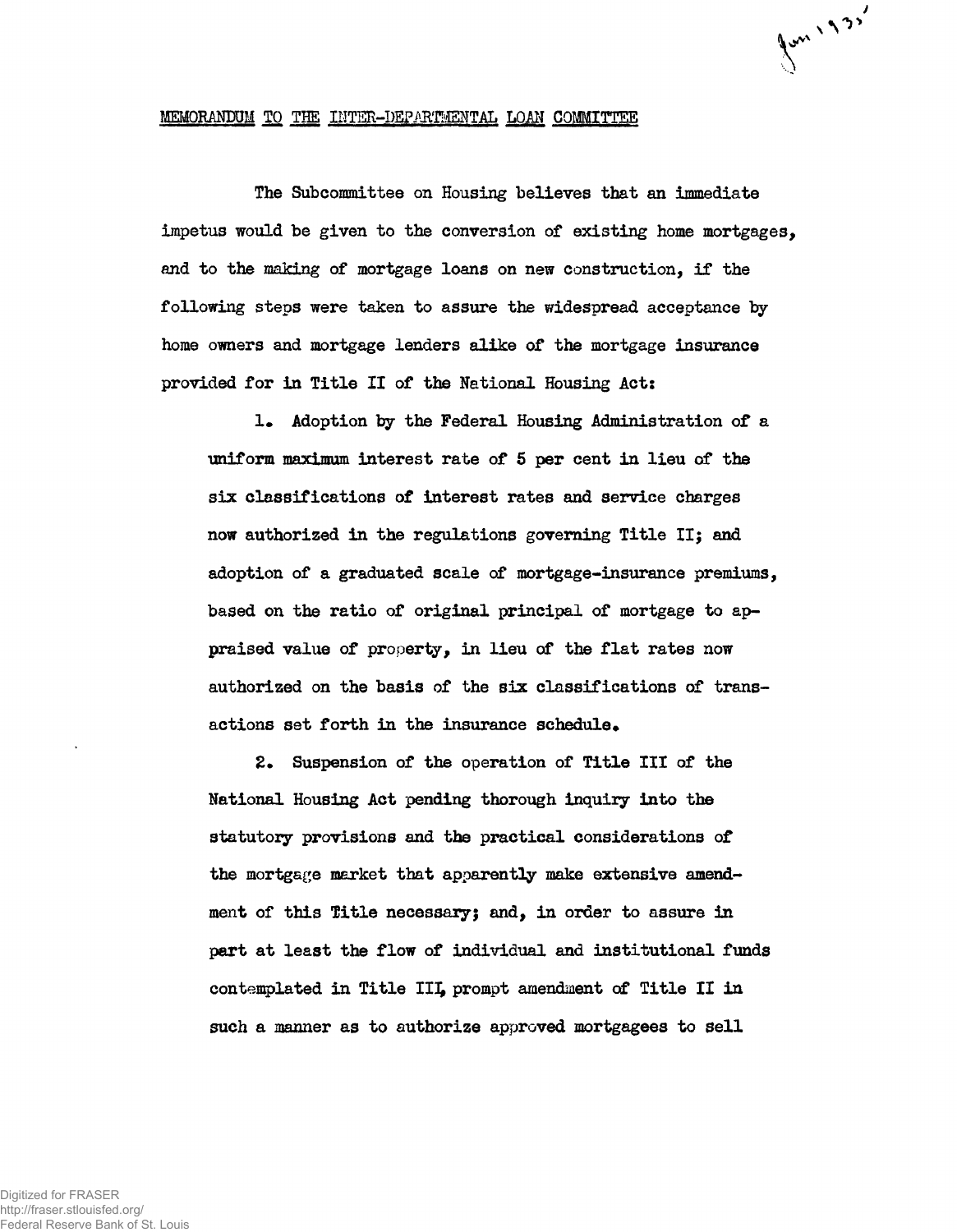Memorandum to the Inter-Departmental Loan Committee - 2

insured mortgages held by them, provided that the servicing of the mortgage is continued by the approved mortgagee in accordance with the terms of the original insurance contract. If Title II were amended in the manner here suggested, it would be necessary for the Federal Housing Administration to authorize approved mortgagees to make an annual service charge to investors. This charge might properly be limited to onehalf of 1 per cent, and would be deductible from the interest paid by the mortgagor; but the mortgagee would not be prea eluded from selling the mortgage at &feg premium and in fact might well be expected to do so in the case of preferred risks.

3. Adoption by the Federal Housing Administration of a regulation authorizing approved mortgagees to pass on the credit of the mortgagor, both with respect to the periodic payments required in the mortgage and to the general standing of the mortgagor. Being under the necessity of servicing the mortgage, and standing to suffer an impairment of income if the mortgagor should default, the approved mortgagee may reasonably be relied on to make a proper credit investigation of the mortgagor, and to certify the result to the Federal Housing Administration. This procedure would greatly expedite the making of loans under Title II, and would eliminate any need for the exhaustive and complicated credit